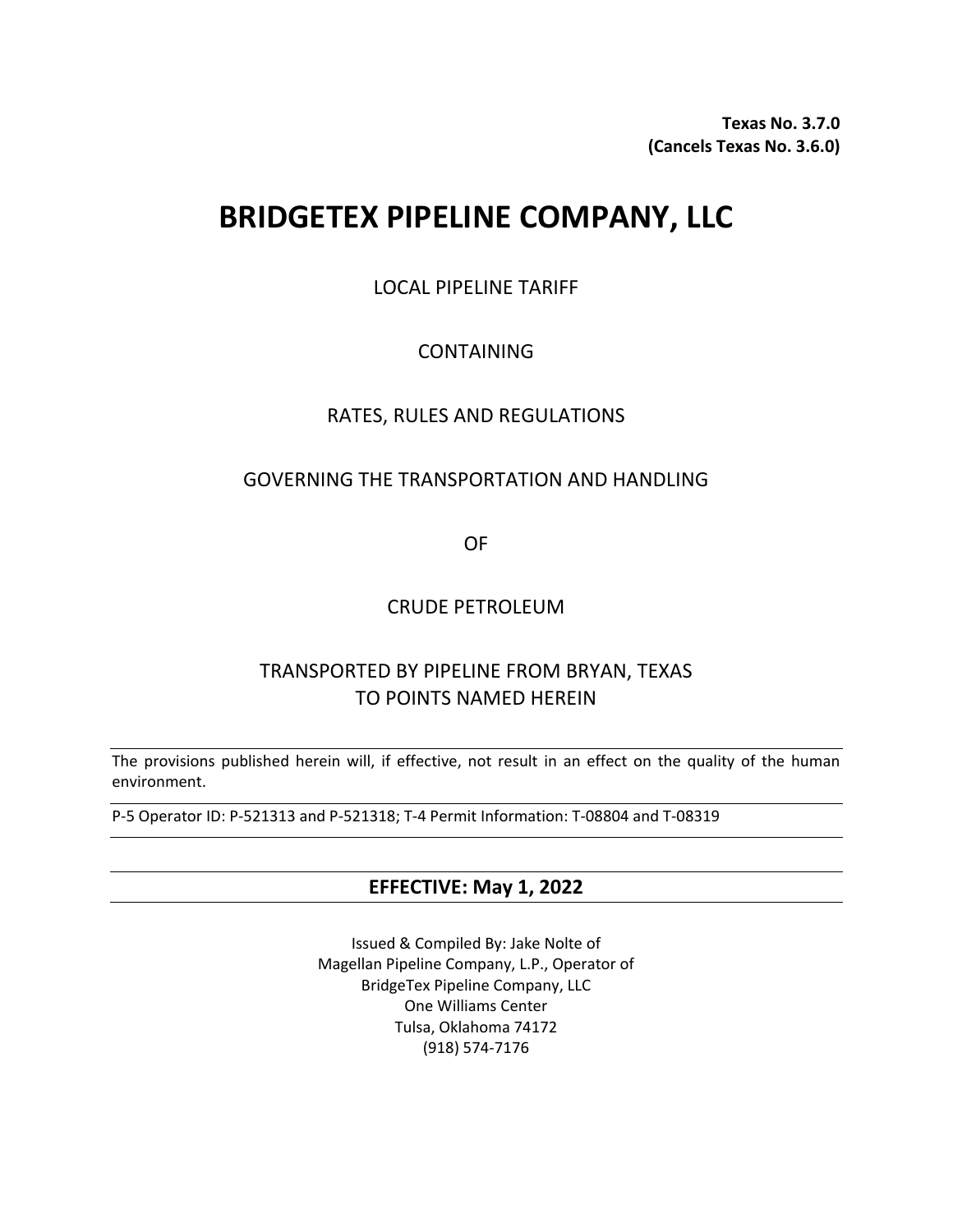# **SECTION I Rules and Regulations of Railroad Commission of Texas Rule §3.71, Pipeline Tariffs**

## **1. ALL MARKETABLE OIL TO BE RECEIVED FOR TRANSPORTATION**

By the term "marketable oil" is meant any crude petroleum adapted for refining or fuel purposes, properly settled and containing not more than two percent (2.0%) of basic sediment, water, or other impurities above a point six (6) inches below the pipeline connection with the tank. Pipelines shall receive for transportation all such "marketable oil" tendered; but no pipeline shall be required to receive for shipment from any one person an amount exceeding three thousand (3,000) barrels of petroleum in any one day; and, if the oil tendered for transportation differs materially in character from that usually produced in the field and being transported there from by the pipeline, then it shall be transported under such terms as the shipper and the owner of the pipeline may agree or the commission may require.

#### **2. BASIC SEDIMENT, HOW DETERMINED – TEMPERATURE**

In determining the amount of sediment, water or other impurities, a pipeline is authorized to make a test of the oil offered for transportation from an average sample from each such tank, by the use of centrifugal machine, or by the use of any other appliance agreed upon by the pipeline and the shipper. The same method of ascertaining the amount of the sediment, water, or other impurities shall be used in the delivery as in the receipt of oil. A pipeline shall not be required to receive for transportation, nor shall consignee be required to accept as a delivery, any oil of a higher temperature than 90 degrees Fahrenheit, except that during the summer oil shall be received at any atmospheric temperature, and may be delivered at like temperature. Consignee shall have the same right to test the oil upon delivery at destination that the pipeline has to test before receiving from the shipper.

#### **3. "BARREL" DEFINED**

For the purpose of these sections, a "barrel" of crude petroleum is declared to be forty-two (42) gallons of 231 cubic inches per gallon at 60 degrees Fahrenheit.

#### **4. OIL INVOLVED IN LITIGATION, ETC – INDEMNITY AGAINST LOSS**

When any oil offered for transportation is involved in litigation, or the ownership is in dispute, or when the oil appears to be encumbered by lien or charge of any kind, the pipeline may require of shippers an indemnity bond to protect it against all loss.

#### **5. STORAGE**

Each pipeline shall provide, without additional charge, sufficient storage, such as is incident and necessary to the transportation of oil, including storage at destination or so near thereto as to be available for prompt delivery to destination point, for five days from the date of order of delivery at destination.

#### **6. IDENTITY AND MAINTENANCE OF OIL**

A pipeline may deliver to consignee, either the identical oil received for transportation, subject to such consequences of mixing with other oil as are incident to the usual pipeline transportation, or it may make delivery from its common stock at destination; provided, if this last be done, the delivery shall be of substantially like kind and market value.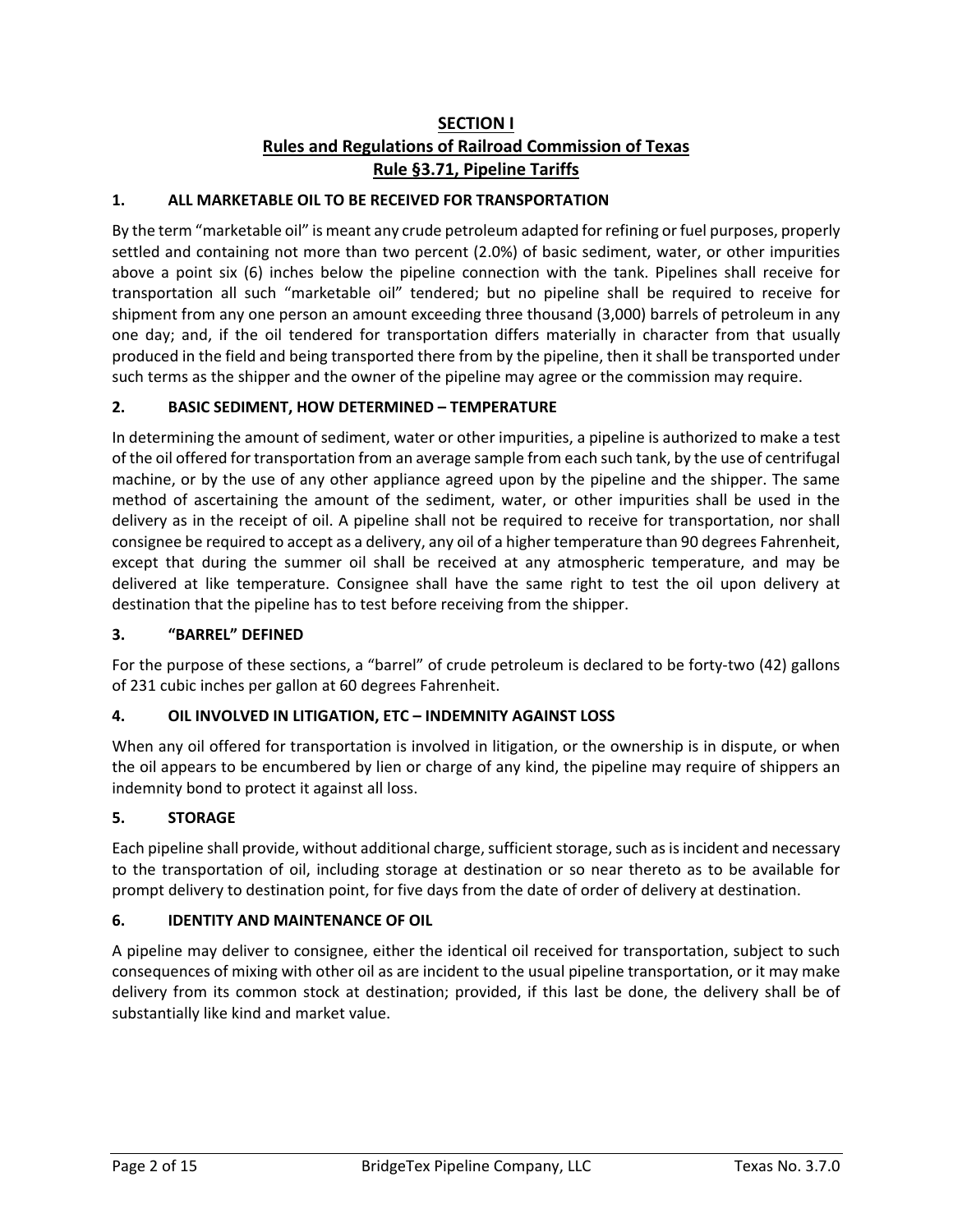## **7. MINIMUM QUANTITY TO BE RECEIVED**

A pipeline shall not be required to receive less than one tank car-load of oil when oil is offered for loading into tank cars at destination of the pipeline. When oil is offered for transportation for other than tank car delivery, a pipeline shall not be required to receive less than five hundred (500) barrels.

## **8. GATHERING CHARGES**

Tariffs to be filed by a pipeline shall specify separately the charges for gathering of the oil, for transportation and for delivery.

#### **9. MEASURING, TESTING AND DEDUCTIONS**

- (A) Except as provided in subparagraph (B) of this paragraph, all crude oil tendered to a pipeline shall be gauged and tested by a representative of the pipeline prior to its receipt by the pipeline. This shipper may be present or represented at the gauging or testing. Quantities shall be computed from correctly compiled tank tables showing 100% of the full capacity of the tanks.
- (B) As an alternative to the method of measurement provided in subparagraph (A) of this paragraph, crude oil and condensate may be measured and tested, before transfer of custody to the initial transporter, by:
	- (i) lease automatic custody transfer (LACT) equipment, provided such equipment is installed and operated in accordance with the latest revision of the American Petroleum Institute (API) Manual of Petroleum Measurement Standards, Chapter 6., or;
	- (ii) any device or method, approved by the commission or its delegate, which yields accurate measurements of crude oil or condensate.
- (C) Adjustments to the quantities determined by the methods described in subparagraphs (A) or (B) of this paragraph shall be made for temperature from the nearest whole number degree to the basis of 60 degrees Fahrenheit and to the nearest 5/10 API degree gravity in accordance with the volume correction Tables 5A and 6A contained in API Standard 2540, American Society for Testing Materials 01250, Institute of Petroleum 200, first edition, August 1980. A pipeline may deduct the basic sediment, water, and other impurities as shown by the centrifugal or other test agreed upon by the shipper and pipeline; and 1.0% for evaporation and loss during transportation. The net balance shall be the quantity deliverable by the pipeline. In allowing the deductions, it is not the intention of the commission to affect any tax or royalty obligations imposed by the laws of Texas on any producer or shipper of crude oil.
- (D) A transfer of custody of crude between transporters is subject to measurement as agreed upon by the transporters.

#### **10. DELIVERY AND DEMURRAGE**

Each pipeline shall transport oil with reasonable diligence, considering the quality of the oil, the distance of transportation, and other material elements, but at any time after receipt of a consignment of oil, upon twenty-four (24) hours notice to the consignee, may offer oil for delivery from its common stock at the point of destination, conformable to Item No. 6 of this section, at a rate not exceeding ten thousand (10,000) barrels per day of twenty-four (24) hours. Computation of time of storage (as provided for in Item No. 5 of this section) shall begin at the expiration of such notice. At the expiration of the time allowed in Item No. 5 of this section for storage at destination, a pipeline may assess a demurrage charge on oil offered for delivery and remaining undelivered, at a rate for the first ten (10) days of one-tenth of one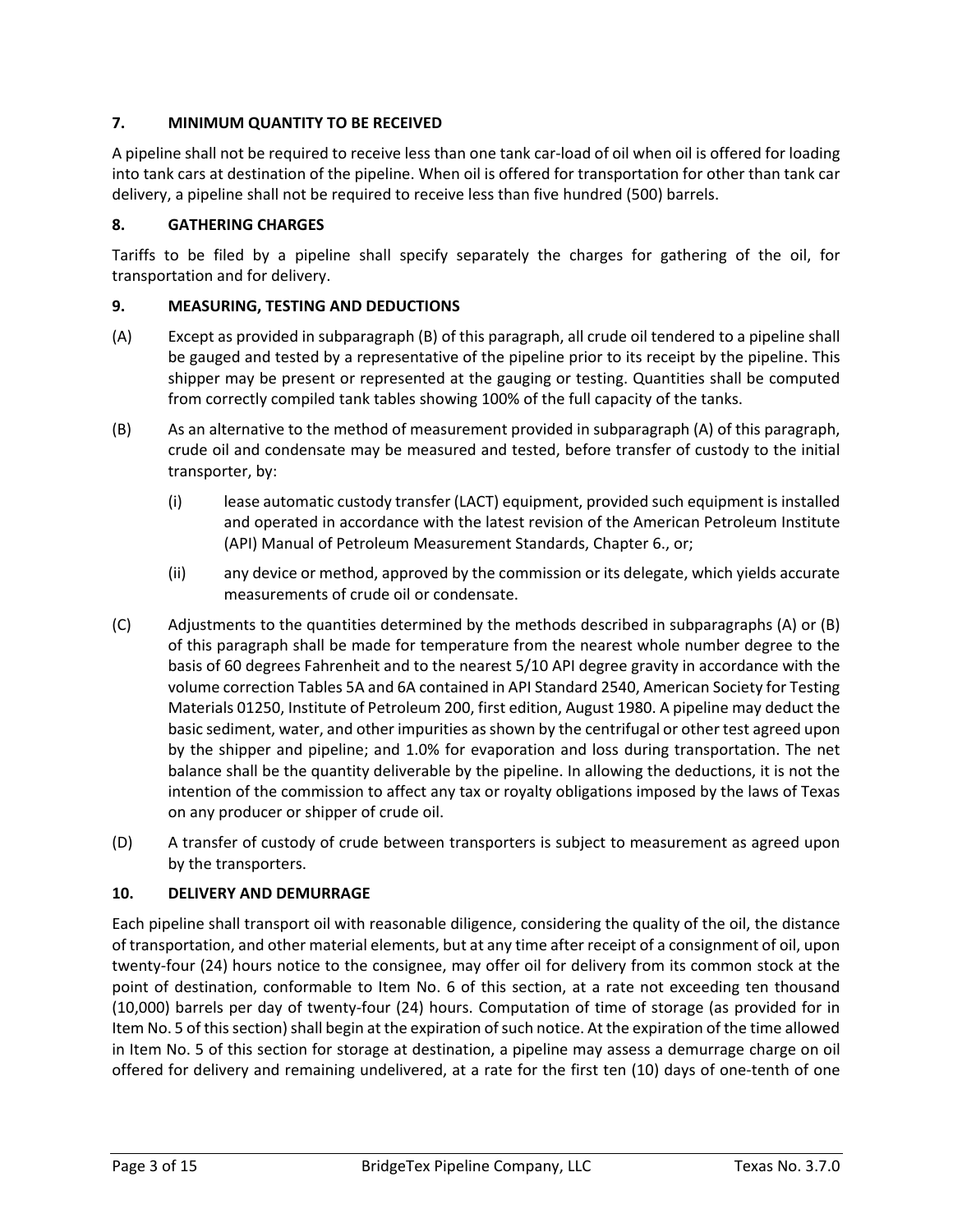cent (\$0.001) per barrel; and thereafter at a rate of three-fourths of one cent (\$0.0075) per barrel, for each day of twenty-four (24) hours or fractional part thereof.

# **11. UNPAID CHARGES, LIEN FOR AND SALE TO COVER**

A pipeline shall have a lien on all oil to cover charges for transportation, including demurrage, and it may withhold delivery of oil until the charges are paid. If the charges shall remain unpaid for more than five (5) days after notice of readiness to deliver, the pipeline may sell the oil at public auction at the general office of the pipeline on any day not a legal holiday. The date for the sale shall be not less than forty-eight (48) hours after publication of notice in a daily newspaper of general circulation published in the city where the general office of the pipeline is located. The notice shall give the time and place of the sale, and the quantity of the oil to be sold. From the proceeds of the sale, the pipeline may deduct all charges lawfully accruing, including demurrage, and all expenses of the sale. The net balance shall be paid to the person lawfully entitled thereto.

## **12. NOTICE OF CLAIM**

Notice of claim for loss, damage or delay in connection with the shipment of oil must be made in writing to the pipeline within ninety-one (91) days after, the damage, loss, or delay occurred. If the claim is for failure to make delivery, the claim must be made within ninety-one (91) days after a reasonable time for delivery has elapsed.

#### **13. TELEPHONE – TELEGRAPH LINE – SHIPPER TO USE**

If a pipeline maintains a private telegraph or telephone line, a shipper may use it without extra charge, for messages incident to shipments. However, a pipeline shall not be held liable for failure to deliver any messages away from its office or for delay in transmission or for interruption of service.

#### **14. CONTRACTS OF TRANSPORTATION**

When a consignment of oil is accepted, the pipeline shall give the shipper a run ticket, and shall give the shipper a statement that shows the amount of oil received for transportation, the points of the origin and destination, corrections made for temperature, deductions made for impurities, and the rate for such transportation.

#### **15. SHIPPER'S TANKS, ETC. - INSPECTION**

When a shipment of oil has been offered for transportation, the pipeline shall have the right to go upon the premises where the oil is produced or stored, and have access to any and all tanks or storage receptacles for the purpose of making any examination, inspection, or test authorized by this section.

#### **16. OFFERS IN EXCESS OF FACILITIES**

If oil is offered to any pipeline for transportation in excess of the amount that can be immediately transported, the transportation furnished by the pipeline shall be apportioned among all shippers in proportion to the amounts offered by each; but no offer for transportation shall be considered beyond the amount which the person requesting the shipment then has ready for shipment by the pipeline. The pipeline shall be considered as a shipper of oil produced or purchased by itself and held for shipment through its line, and its oil shall be entitled to participate in such apportionment.

#### **17. INTERCHANGE OF TONNAGE**

Pipelines shall provide the necessary connections and facilities for the exchange of tonnage at every locality reached by two or more pipelines, when the Commission finds that a necessity exists for connection, and under such regulations as said Commission may determine in each case.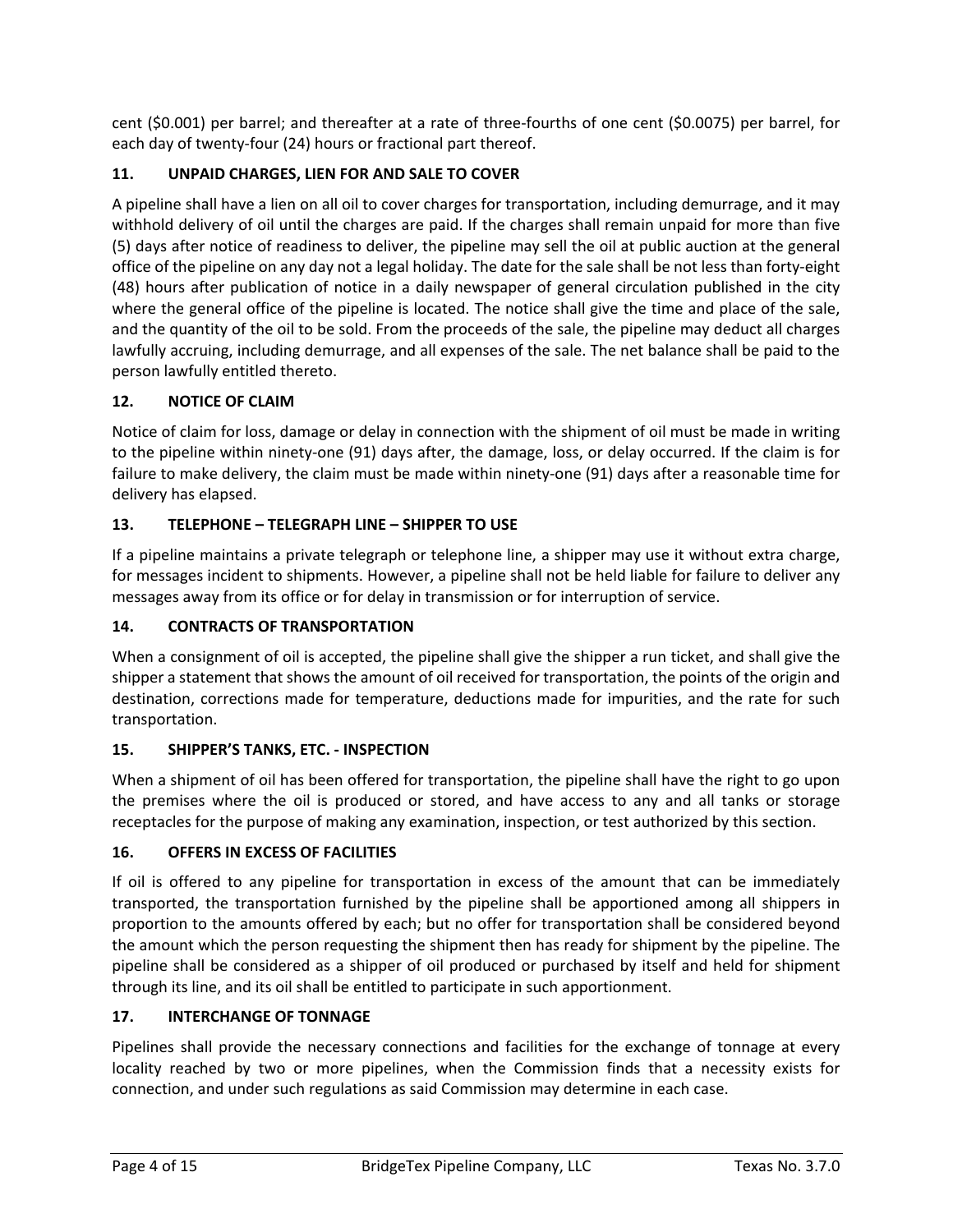#### **18. RECEIPT AND DELIVERY – FOR NECESSARY FACILITIES**

Each pipeline shall install and maintain facilities for the receipt and delivery of marketable crude petroleum of shippers at any point on its line if the Commission finds that a necessity exists therefor and under regulations by the Commission.

#### **19. REPORTS OF LOSS FROM FIRES, LIGHTNING AND LEAKAGE**

- (A) Each pipeline shall immediately notify the commission district office, electronically or by telephone, of each fire that occurs at any oil tank owned or controlled by the pipeline, or of any tank struck by lightning. Each pipeline shall in like manner report each break or leak in any of its tanks or pipelines from which more than five (5) barrels escape. Each pipeline shall file the required information with the commission in accordance with the appropriate commission form within thirty (30) days from the date of the spill or leak.
- (B) No risk of fire, storm, flood, or act of God, and no risk resulting from riots, insurrection, rebellion, war or act of the public enemy, or from quarantine or authority of law or any order, requisition or necessity of the government of the United States in time of war, shall be borne by a pipeline, nor shall any liability accrue to it from any damage thereby occasioned. If loss of any crude oil from any such causes occurs after the oil has been received for transportation, and before it has been delivered to the consignee, the shipper shall bear a loss in such proportion as the amount of his shipment is to all of the oil held in transportation by the pipeline at the time of such loss, and the shipper shall be entitled to have delivered only such portion of his shipment as may remain after a deduction of his due proportion of such loss, but in such event the shipper shall be required to pay charges only on the quantity of oil delivered. This Item No. 19 shall not apply if the loss occurs because of negligence of the pipeline.
- (C) Common carrier pipelines shall mail (return receipt requested) or hand deliver to landowners (persons who have legal title to the property in question) and residents (persons whose mailing address is the property in question) of land upon which a spill or leak has occurred, all spill or leak reports required by the commission for that particular spill or leak within thirty (30) days of filing the required reports with the commission. Registration with the Commission by landowners and residents for the purpose of receiving spill or leak reports shall be required every five years, with the renewal registration starting January 1, 1999. If a landowner or resident is not registered with the commission, the common carrier is not required to furnish such reports to the resident or landowner.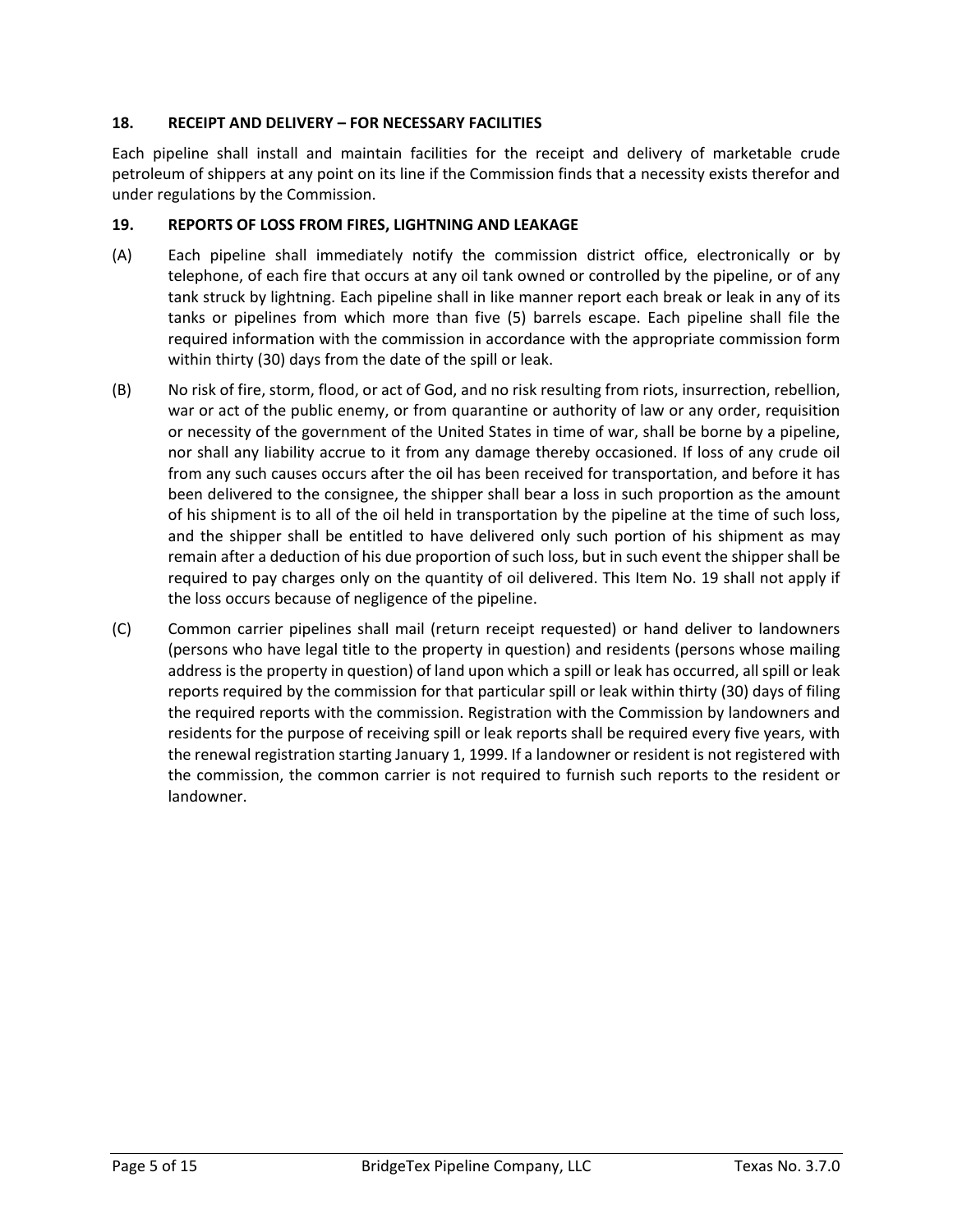# **SECTION II Supplemental BridgeTex Pipeline Company, LLC Rules and Regulations Governing Crude Petroleum Transportation By Pipeline**

#### **15. DEFINITIONS**

"A.P.I." means American Petroleum Institute.

"Barrel" means forty-two (42) United States gallons.

"Carrier" means BridgeTex Pipeline Company, LLC.

"Condensate" means Crude Petroleum meeting the required specifications set forth in Item 25 below.

"Consignee" means the party to whom a Shipper has designated to receive the delivery of Crude Petroleum at the Destination.

"Crude Petroleum" means the grade or grades of the direct liquid products of oil or gas wells, including crude oil and condensate, meeting the required specifications established pursuant to this tariff which Carrier has undertaken to transport. For the avoidance of doubt, Crude Petroleum shall exclude, and Carrier shall not be required to transport, any "indirect liquid products of oil or gas wells," sometimes referred to as "indirect products," meaning the liquid products resulting from the operation of gasoline recovery plants, gas recycling plants, condensate or distillate recovery equipment in gas or oil fields, or a mixture of such products.

"Destination" has the meaning set forth herein, as specified in Note 2 of the Notes Applicable to Table of Rates.

"Eaglebine Select" means Crude Petroleum meeting the required specifications set forth in Item 25 below.

"Expansion Carrier Facilities" has the meaning set forth herein, as specified in Note 1 of the Notes Applicable to Table of Rates.

"Origin" has the meaning set forth herein, as specified in Note 1 of the Notes Applicable to Table of Rates.

"Shipper" means any party who agrees with Carrier for transportation of Crude Petroleum.

"U.S." means United States.

#### **20. COMMODITY**

Carrier is engaged in the transportation of Crude Petroleum only and therefore will not accept any other commodity for transportation under this tariff.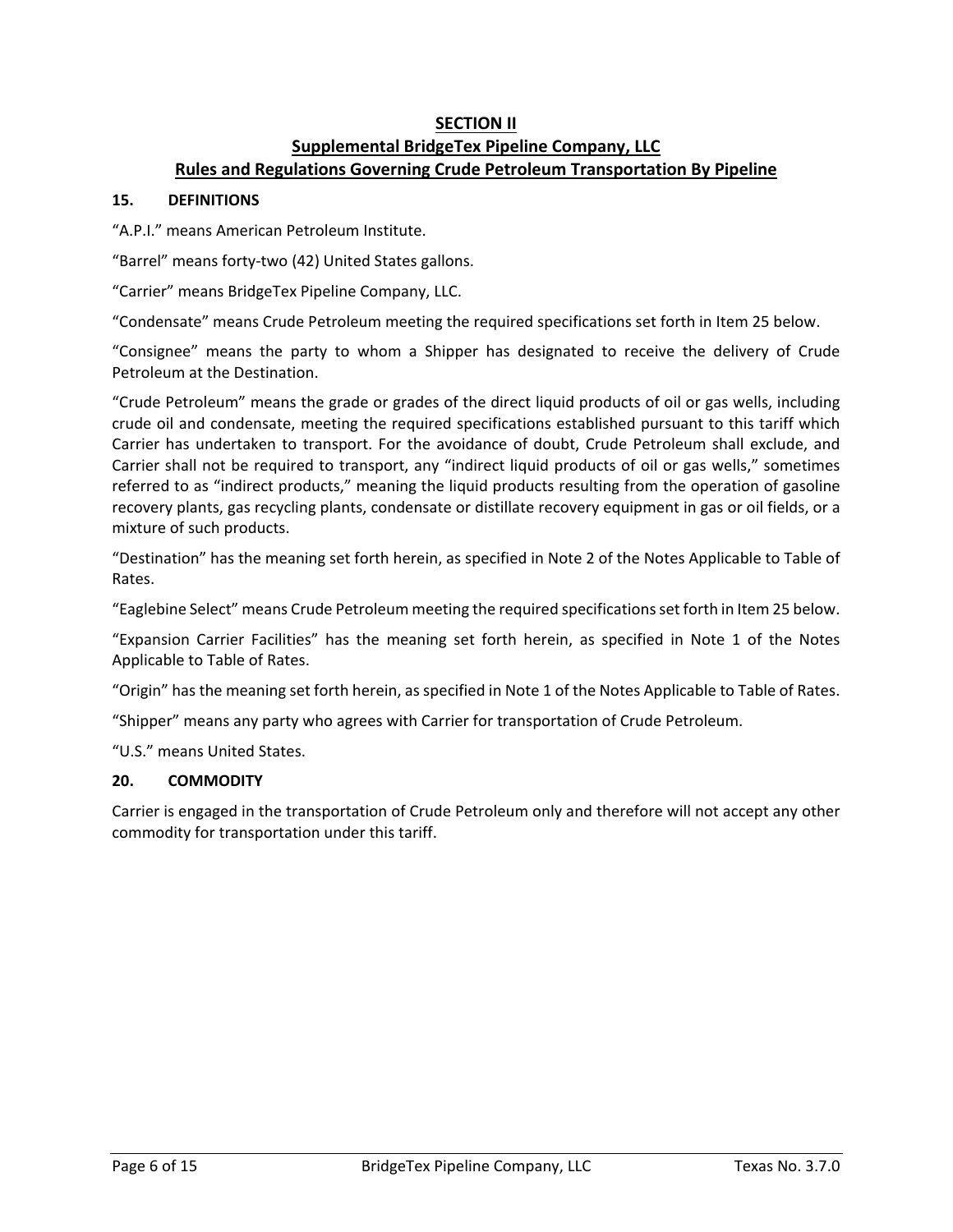#### **25. QUALITY SPECIFICATIONS**

Carrier will not accept any Crude Petroleum unless it meets the specifications listed in the chart below and unless other properties of such Crude Petroleum are such that it will be readily susceptible to transportation through the Expansion Carrier Facilities. These specifications shall apply to Shipper's nomination within each single shipment to the delivery point(s) within the Destination and not be limited to the composite sample of the nomination within each such shipment.

|                               | Eaglebine Select      | Condensate          |
|-------------------------------|-----------------------|---------------------|
| API Gravity, <sup>o</sup> API | $>=$ 30 and $<=$ 43.5 | $>= 45$ and $<= 55$ |
| Sulfur Content, Weight %      | $\leq$ 0.45           |                     |
| Max Reid Vapor Pressure, psi  | 9.5                   | 9.5                 |
| Max True Vapor Pressure, psi  | 11                    | 11                  |
| <b>BS &amp; W</b>             | $\leq$ 1.0%           | $\leq$ 1.0%         |

#### **30. STORAGE**

Only storage necessarily incident to transportation and only such storage will be provided by Carrier. Such storage shall be deemed to include up to five (5) days' of working capacity provided at Carrier's tankage located, at Carrier's operational discretion, at the Origin or at Magellan's East Houston Terminal (or a combination thereof). Upon delivery of Crude Petroleum into Carrier's working tankage, title to such Crude Petroleum in Carrier's working tankage shall remain with Shipper and not with Carrier.

#### **40. MINIMUM SHIPMENTS**

Quantities of Crude Petroleum will be accepted for transportation as a single shipment to the delivery point(s) within the Destination on the Expansion Carrier Facilities only in amounts of 50,000 Barrels or greater. Quantities of less than 50,000 Barrels may be accepted by Carrier for transportation if operating conditions permit and if such Crude Petroleum is of like quality and characteristics of that currently being transported, all at Carrier's sole discretion.

## **50. QUALITY AND QUANTITY OF RECEIPT AND DELIVERIES**

Carrier will accept for transportation Crude Petroleum that can be commingled or intermixed with a grade of Crude Petroleum which Carrier regularly transports between the Origin and delivery points within the Destination of the shipment without materially reducing the value or altering the quality of any grade of Crude Petroleum which Carrier regularly transports over the route of the shipment.

Carrier will accept Crude Petroleum for transportation only on condition that Carrier shall not be liable to Shipper or Consignee for changes in gravity or quality which may occur from commingling or inter-mixing such Crude Petroleum with other Crude Petroleum in transit; and provided further that Carrier will not be obligated to deliver to Consignee the identical Crude Petroleum received from Shipper. However, Carrier will deliver to Consignee a grade of Crude Petroleum as nearly like the grade of Crude Petroleum received from Shipper as Carrier is regularly transporting as a common stream to the delivery points within the Destination.

Carrier will not be required to and will not intentionally accept any Crude Petroleum that does not meet the specifications set forth in Item 25.

Carrier will not make a delivery of less than 50,000 Barrels of Crude Petroleum at any delivery point within the Destination except when necessitated by dispatching contingencies. Deliveries of less than 50,000 Barrels may be delivered if operating conditions permit all at Carrier's sole discretion.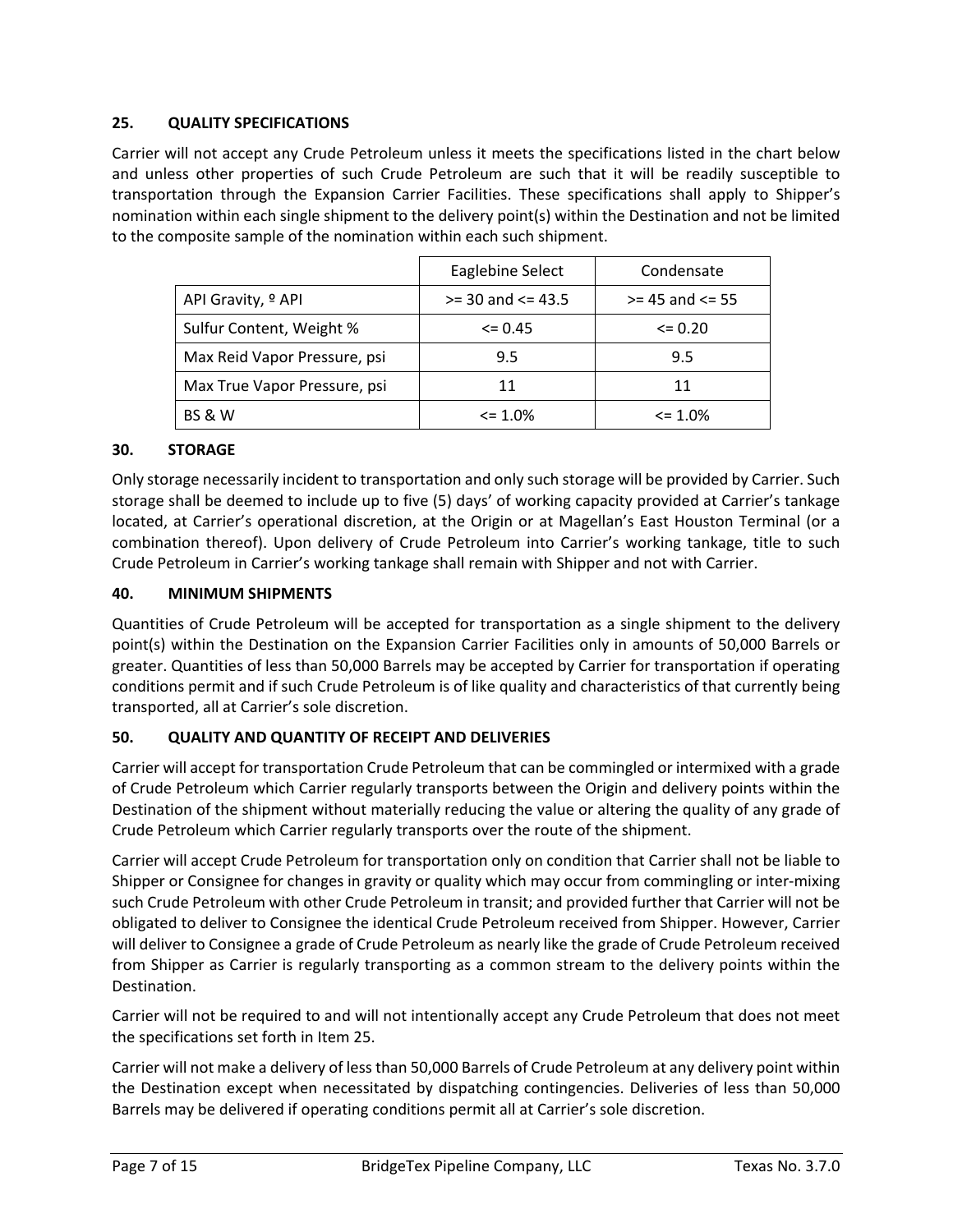## **60. MEASUREMENT AND TENDER DEDUCTIONS**

The volume of Crude Petroleum received and delivered by Carrier will be measured in Barrel units by meter or by gauge. Measured volumes at recorded or observed temperatures will be converted to volumes at sixty degrees Fahrenheit (60ºF). Quantities shall be determined in accordance with applicable A.P.I. Manual of Petroleum Measurement Standards.

The volume of impurities in Crude Petroleum received and delivered by Carrier will be measured by an electrical or mechanical device or by physical test and such volume will be deducted from the volume of such receipts and deliveries.

Carrier shall determine all measurements, but Shipper and Consignee or their representatives may be present to witness them.

A deduction of two-tenths (2/10) of one percent by volume will be assessed on each shipment of Crude Petroleum received by Carrier.

## **70. NOMINATIONS REQUIRED**

Crude Petroleum for shipment through the Expansion Carrier Facilities will be received only on proper notice showing the point at which the Crude Petroleum is to be received, point or points of delivery, Consignee (if any), the product grade and the amount of Crude Petroleum to be transported. The Shipper notice must be submitted via Carrier's COBALT (or successor) system prior to 5:00 p.m. Central Time, on the 15th day of the month preceding the month for which the nominations apply; provided, however, "Expansion New Shipper" (as such term is defined in Carrier's Pipeline Proration Procedures incorporated by reference in Item 150) nominations must be submitted to Carrier prior to 5:00 p.m. Central Time the 13th day of the month preceding the month for which the nominations apply. If the thirteenth (13th) or fifteenth (15th) day of the month falls on a weekend or holiday, then nominations are due on the last day that is not a weekend or holiday before the thirteenth (13th) or fifteenth (15th) day.

The capacity of the Expansion Carrier Facilities between Magellan's East Houston Terminal and Texas City, Texas is provided through a capacity lease ("Lease Capacity"). If all or a portion of the Leased Capacity is not nominated and tendered by Carrier's Shippers during any month in accordance with this tariff, the lessor of the Lease Capacity may use such Leased Capacity on a temporary "as available" and interruptible basis to provide service to non-Carrier shippers pursuant to the terms of lessor's tariff. If this leased capacity is available for non-Carrier Shippers, lessor may accept nominations for such unused capacity pursuant to the terms of the lessor's tariff on or before the earlier of the 30th day of the month and the last day of the month preceding the operating month to fill the unused leased capacity.

## **80. TITLE UNENCUMBERED**

The act of delivering Crude Petroleum to the Carrier for transportation shall constitute a warranty that Shipper has unencumbered title thereto, or the unencumbered right to ship such Crude Petroleum. When any Crude Petroleum tendered for transportation is involved in litigation, the ownership of which may be in dispute or which may be encumbered by lien or charge of any kind, the Carrier may require Shipper to post an indemnity bond (or other assurances of quality at Carrier's sole discretion) to protect Carrier against all loss.

#### **90. LIABILITY OF CARRIER**

Carrier shall not be liable for any loss or damage or delay caused by act of God, public enemy, quarantine, authority of law, strike, riots, fire or the act or fault of Shipper or Consignee, or for any other cause (a) not due to the negligence of Carrier, whether similar or dissimilar to the causes herein enumerated or (b) not arising out of the failure of Carrier to comply in all material respects with all applicable federal, state, or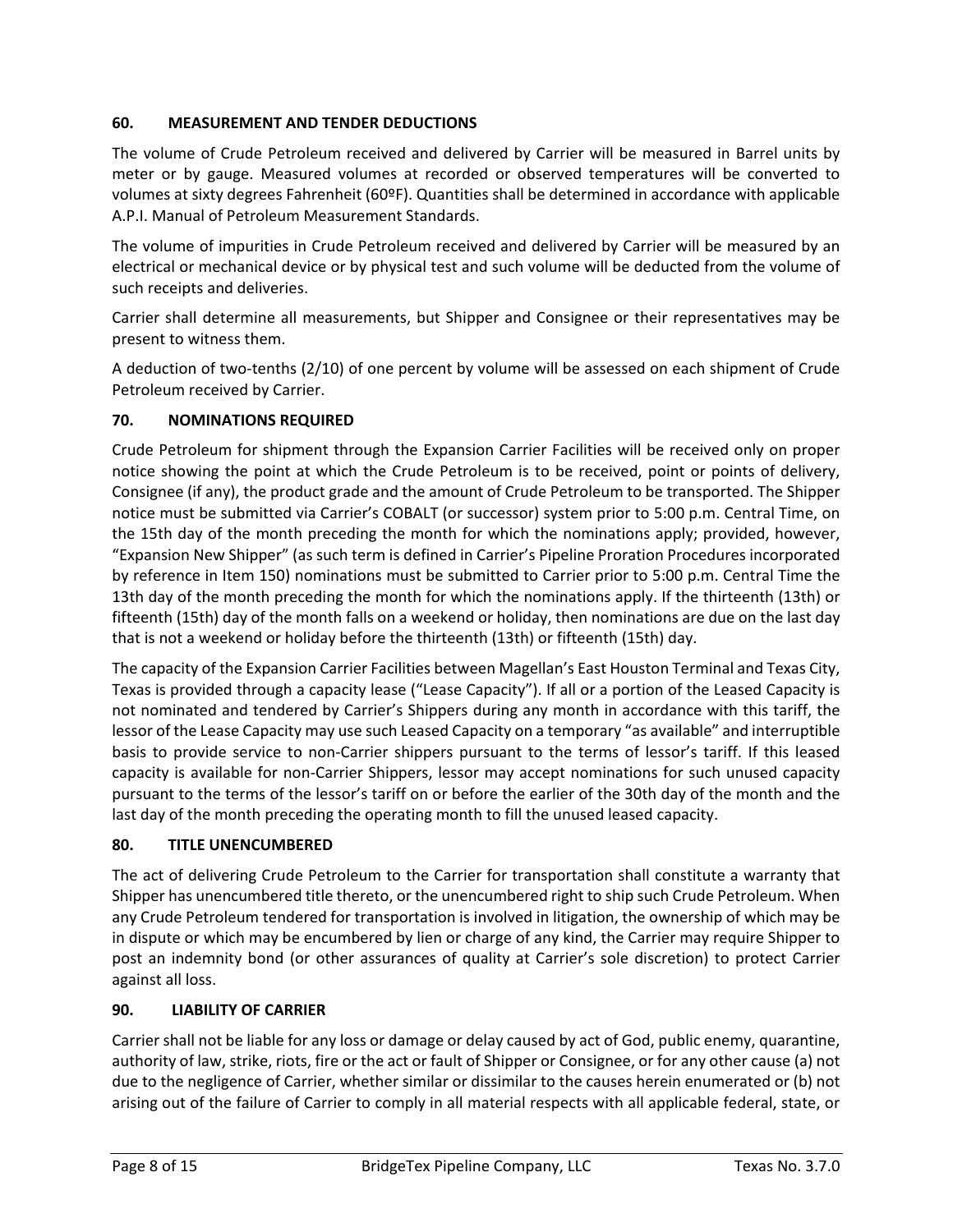local governmental laws, rules, and regulations; and, in case of loss from any such causes set forth in (a) or (b) above, after Crude Petroleum has been received for transportation and before the same has been delivered to the Shipper or Consignee, the Shipper shall bear a loss in such proportion as the amount its shipment is to all of the Crude Petroleum in the custody of the Carrier at the time of such loss, and the Shipper shall be entitled to have delivered only such portion of its shipment as may remain after a deduction of its due proportion of such loss but in such event the Shipper shall be required to pay charges only on the quantity of Crude Petroleum delivered.

# **95. DUTY OF CARRIER**

Carrier shall transport Crude Petroleum with reasonable dispatch, considering the quality of the Crude Petroleum, the distance of transportation and other material elements.

# **100. PAYMENT OF TRANSPORTATION AND OTHER CHARGES**

Shipper shall pay the transportation and all other charges accruing on the volumes of Crude Petroleum delivered, adjusted to sixty degrees Fahrenheit (60°F). Carrier shall have a carrier's lien on all Crude Petroleum accepted for transportation to secure the payment of all charges, and may withhold said Crude Petroleum from delivery until all of the said charges shall have been paid.

Carrier will invoice Shipper each month for transportation and other charges incurred during the previous month. If such a bill is not paid within ten (10) days after date of invoice or, if later, any other due date, Carrier shall have the right to assess a late charge at an interest rate of 1.5% per month, unless such rate is greater than the maximum rate allowed by law, in which case the maximum rate allowed by law will be used. Such late charge shall accrue from ten (10) days after date of invoice (or such other later due date, if any) until payment is made.

Carrier may require that all payments to Carrier for services pertaining to the transportation of Crude Petroleum be by wire transfer in accordance with the instructions on the Carrier's invoice to Shipper.

In the event Carrier determines at its sole discretion that the financial condition of a Shipper or Shipper's credit support provider (if any) is or has become impaired or unsatisfactory, Carrier will provide notice to Shipper and Shipper will provide adequate assurance of performance to Carrier in the form, amount, and from an issuer reasonably acceptable to Carrier.

"Adequate assurance of performance" includes, at Carrier's sole discretion, (1) prepayment of all charges by wire transfer, which shall be held by Carrier without interest accruing thereon until credited to Shipper, (2) a standby letter of credit at Shipper's expense in favor of Carrier in an amount sufficient to ensure payment of all charges reasonably anticipated to be incurred by Shipper for two (2) months of shipments by Shipper plus 10%, and, in a form, and from an institution reasonably acceptable to Carrier, or (3) a guaranty in an amount sufficient to ensure payment of all charges reasonably anticipated to be incurred by Shipper for two (2) months of shipments by Shipper plus 10%, and in a form, and from a third party reasonably acceptable to Carrier.

In the event that Shipper fails to comply with any such requirement on or before the date supplied in Carrier's notice to Shipper, Carrier shall not be obligated to provide Shipper access to Expansion Carrier Facilities or provide services pursuant to the applicable tariffs until such requirement is fully met. Any costs or charges incurred by Carrier arising out of any delay in providing Shipper access to the Expansion Carrier Facilities or services pursuant to the applicable tariffs shall be borne solely by Shipper and reimbursed to Carrier upon receipt of Carrier's invoice therefor.

In addition to all other liens, statutory or otherwise, to which Carrier is entitled and unless the following grant is expressly prohibited by the terms of one or more security agreements or credit agreements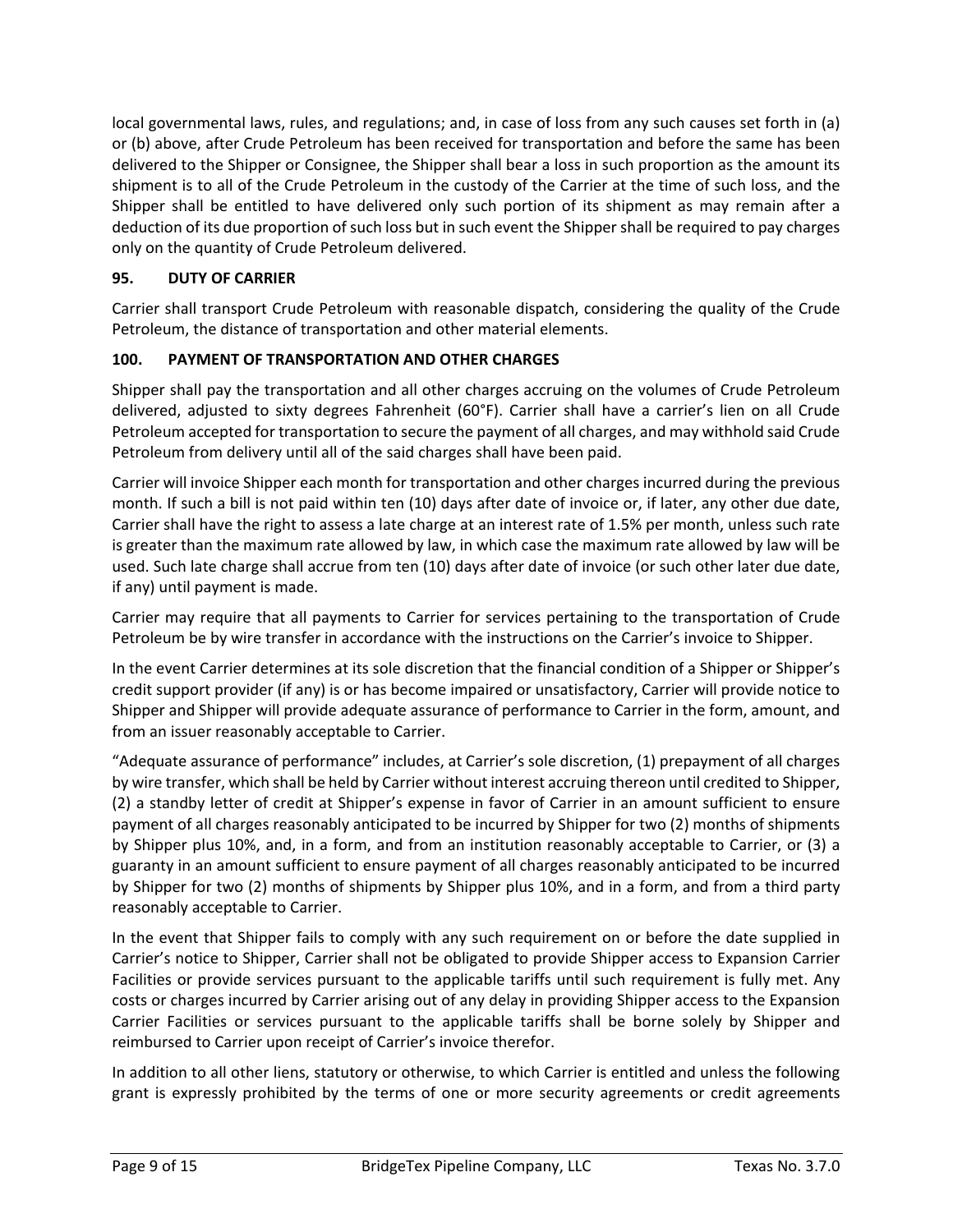creating prior, perfected security interests in the hereinafter-defined Collateral, Shipper hereby grants to Carrier a first priority, continuous and continuing security interest in all of the following, whether now or hereafter existing or acquired, as collateral for the prompt and complete payment and performance of Shipper's Obligations (as defined below): (a) All Crude Petroleum accepted by Carrier for transportation, terminalling, or otherwise while in the possession of Carrier; (b) all other property of Shipper now in the possession of and at any time and from time to time hereafter delivered to Carrier or its agents but only while in the possession of Carrier; and (c) all of Shipper's pre-payments, deposits, balances, and credits with, and any of its claims against, Carrier, at any time existing. The property described or referred to in subsections (a) through (c) above is collectively referred to as the "Collateral." This grant secures the following (collectively the "Obligations"): (a) all antecedent, current and future transportation, terminalling, special, ancillary and other lawful charges arising under or related to the applicable tariffs or the contracts entered into in connection with the applicable tariffs; (b) the repayment of any amounts that Carrier may advance or spend for the maintenance, storage or preservation of the Collateral; (c) all amounts owed under any modifications, renewals or extensions of any of the foregoing obligations; and (d) all other amounts now or in the future owed by Shipper to Carrier, whether or not of the same kind or class as the other obligations owed by Shipper to Carrier. Shipper authorizes Carrier to file such financing statements or other documents necessary to perfect and maintain the security interest herein granted.

## **110. STORAGE IN TRANSIT**

When requested via Carrier's nomination process as referenced in Item 70-Nominations Required, tenders of Crude Petroleum may be stored in-transit under the conditions described below.

- Carrier only provides storage necessarily incident to transportation (Item 30 Storage). Shippers will be required to provide their own storage facilities at Magellan's East Houston Terminal to the extent Shippers require storage beyond that necessarily incident to transportation. Connections between Shippers' storage facilities and the Expansion Carrier Facilities shall meet Carrier's operational requirements for such connections.
- When Shippers provide such storage facilities, they shall cause accurate records to be kept showing the number of barrels of Crude Petroleum stored in such storage facilities. Carrier shall have access to these records at all reasonable times, to the extent Carrier is not already in possession of such information as a result of its pipeline and storage operations. At no time shall the Barrels of Crude Petroleum stored in such storage facilities exceed the working capacity of such storage facilities. If Carrier has a reasonable basis to believe that Shipper's records are not accurate, if requested by Carrier, Shipper shall certify as to the accuracy of such records. Volumes re-originated from Shipper's storage facilities at Magellan's East Houston Terminal shall never exceed the number of Barrels of Crude Petroleum then stored in such storage facilities.
- When Shippers request Crude Petroleum to be delivered to their own storage facilities at Magellan's East Houston Terminal to be utilized as storage in-transit, such Shippers will be charged the applicable transportation rate from the Origin to the Magellan's East Houston Terminal delivery point within the Destination. Barrels of Crude Petroleum so moved shall count as a Shipment toward Shipper's Historical Shipment Status under Carrier's Pipeline Proration Procedures and, for Committed Shippers, shall apply toward such Committed Shipper's Minimum Contract Quarterly Volume Commitment pursuant to its TSA.
- When Crude Petroleum is reshipped out of Shipper's storage facilities from Magellan's East Houston Terminal storage-in-transit delivery point within the Destination, Carrier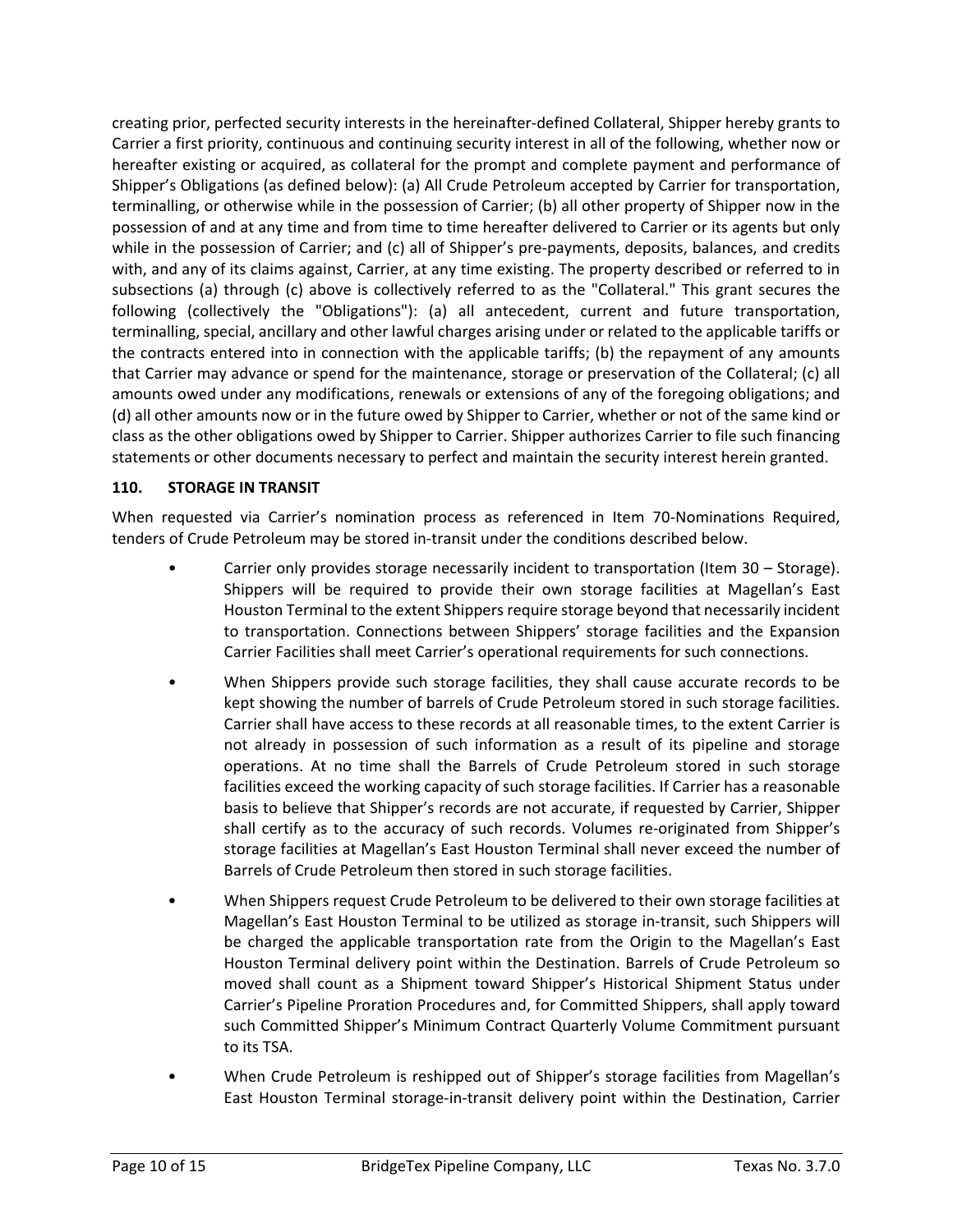shall collect any applicable transportation charges based on the difference between the rate paid to Magellan's East Houston Terminal delivery point within the Destination and the rate in effect on the date of reshipment to the applicable delivery point within the Destination. Such reshipped volume shall not count as a Shipment toward Shipper's Historical Shipment Status under Carrier's Pipeline Proration Procedures and, for Committed Shippers, shall not apply toward such Committed Shipper's Minimum Contract Quarterly Volume Commitment pursuant to its TSA.

• Crude Petroleum offered for reshipment under this item shall be accepted for shipment through the nomination process referenced in Item 70-Nominations Required and only at such times as it shall not interfere with or delay original shipments from the Origin to delivery points within the Destination. Furthermore, during any prorationing of the Expansion Carrier Facilities, the reshipment of the storage in-transit Barrels will be subordinate to all other shipments nominated for the month pursuant to Carrier's Pipeline Proration Procedures and Item 150. This Item 110 does not create an Origin on the Expansion Carrier Facilities at Magellan's East Houston Terminal.

Reshipment of storage in-transit Barrels will be governed by all applicable rules and regulations contained in this Tariff, including but not limited to Item 25-Quality Specifications, Item 40-Minimum Shipments, Item 50-Quality and Quantity of Receipt and Deliveries and Item 70-Nominations Required.

# **120. CLAIMS TIME FOR FILING**

As a condition precedent to recovery for loss, damage, or delay to shipments, claims must be filed in writing with Carrier within nine months after delivery of shipment, or, in case of failure to make delivery, then within nine months after a reasonable time for delivery has elapsed. Suits for loss or damage may be instituted only within two (2) years and one (1) day after delivery of the property, or in the case of failure to make delivery, then within two (2) years and one (1) day after a reasonable time for delivery has elapsed; provided, however, that where claims have been duly filed with Carrier, suit must be brought within two (2) years and one (1) day after notice in writing is given by Carrier to the claimant that Carrier has disallowed the claim or any part or parts thereof specified in the notice. Where claims for loss or damage are not filed or suits are not instituted thereon in accordance with the foregoing provisions, such claims will not be paid and Carrier will not be liable.

## **130. PIPEAGE CONTRACT REQUIRED**

Separate pipeage contracts in accord with this tariff and the regulations covering further details related to pipeline connections or facilities ancillary to Expansion Carrier Facilities may be required of Shipper before any obligation to provide transportation shall arise.

## **140. DIVERSION OR RECONSIGNMENT**

Provided no back haul is required, diversion or reconsignment will be made on timely written request from the Shipper. No additional charge will be made for the diversion or reconsignment service. The rate to be applied under this rule is the rate from Origin to the final delivery point within the Destination.

## **150. PIPELINE PRORATION PROCEDURES**

When there shall be tendered to Carrier, for transportation, more Crude Petroleum than can be immediately transported on the Expansion Carrier Facilities, the transportation furnished by Carrier shall be apportioned among Shippers as provided in Carrier's Pipeline Proration Procedures. Carrier's Pipeline Proration Procedures dated April 1, 2017 are available on Carrier's or its designee's Internet site at http://www.magellanlp.com/WhatWeDo/LiquidPipelineTariffs.aspx or on request.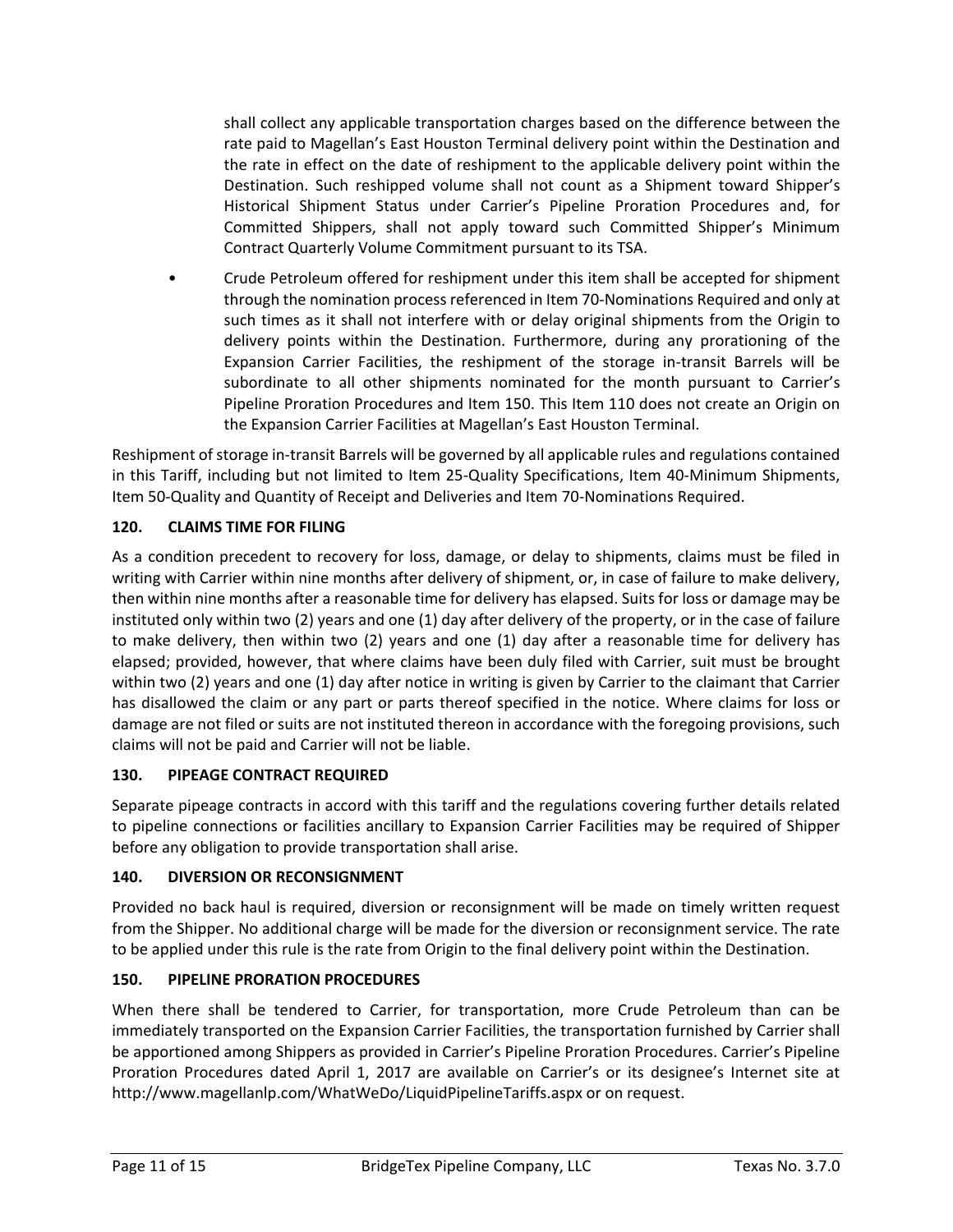## **160. APPLICATION OF RATES FROM INTERMEDIATE POINTS**

Crude Petroleum received from a point on the Expansion Carrier Facilities that is not named in this tariff, but which is intermediate to a point from which rates are published, will be assessed the rate in effect from the next more distant point published in this tariff.

#### **170. APPLICATION OF RATES TO INTERMEDIATE POINTS**

Crude Petroleum destined to a point on Carrier's lines that is not named in this tariff, but which is intermediate to a point to which rates are published, will be assessed the rate in effect to the next more distant point published in this tariff.

#### **180. LINE FILL AND TANK BOTTOMS INVENTORY REQUIREMENTS**

Prior to delivering Barrels out of the Expansion Carrier Facilities, each Shipper will be required to supply a pro rata share of Crude Petroleum necessary for pipeline and tankage fill to ensure efficient operation of the Expansion Carrier Facilities, as determined by Carrier in its sole discretion. Carrier shall revise its line fill apportionment every calendar quarter based on the volume shipped during such calendar quarter, and provide notice of such quarterly apportionment to each Shipper.

If the pro rata share of Crude Petroleum to be provided by a Shipper for this purpose changes after Carrier's quarterly reallocation, Shipper shall promptly be required to provide the difference of Crude Petroleum to Carrier or Carrier shall promptly redeliver the difference of Crude Petroleum to Shipper, as applicable.

Carrier shall redeliver Shipper's pro rata share of Crude Petroleum provided under this Item 180 only after Shipper balances have been reconciled between Shipper and Carrier. Carrier, at its discretion, may require advance payment of transportation charges on the volumes of Crude Petroleum to be cleared from the Expansion Carrier Facilities, and any unpaid accounts, before final delivery of Shipper's Crude Petroleum will be made. Carrier shall have a reasonable period of time, not to exceed ninety (90) days, from the date of Carrier's quarterly apportionment, or from the date of notice by Shipper to Carrier of Shipper's election to receive redelivery of such difference of Crude Petroleum, if applicable, to complete administrative and operational requirements incidental to Shipper withdrawal.

Upon delivery of Crude Petroleum by Shipper to Carrier for this purpose, title to such Crude Petroleum shall remain with Shipper and not Carrier.

#### **190. ORIGINATION FACILITIES**

Crude Petroleum will be received only from pipelines, tanks, or other facilities that are provided by Shipper or Shipper's designee, or a connecting carrier. Carrier will determine and advise Shippers of the size and capacity of the pipeline and tanks that will need to be provided at the point of receipt to meet the operating conditions of Carrier's facilities at such point. Carrier will not accept Crude Petroleum for transportation unless such facilities have been provided.

## **200. DELIVERY POINT FACILITIES & ACCEPTANCE OF DELIVERY**

Carrier will deliver Crude Petroleum to Shipper or Shipper's Consignee at the delivery points within the Destination. Shipper is responsible for arranging adequate facilities and services to receive and take the Crude Petroleum away from the applicable delivery points at the Destination. Shipper will be solely responsible for any additional tariffs, costs or charges imposed on Crude Petroleum after delivery by Carrier at the Destination.

After a Shipper's shipment has had time to arrive at the delivery point within the Destination, and on twenty–four (24) hours' notice to Shipper or Consignee, Carrier may begin delivery of such shipment to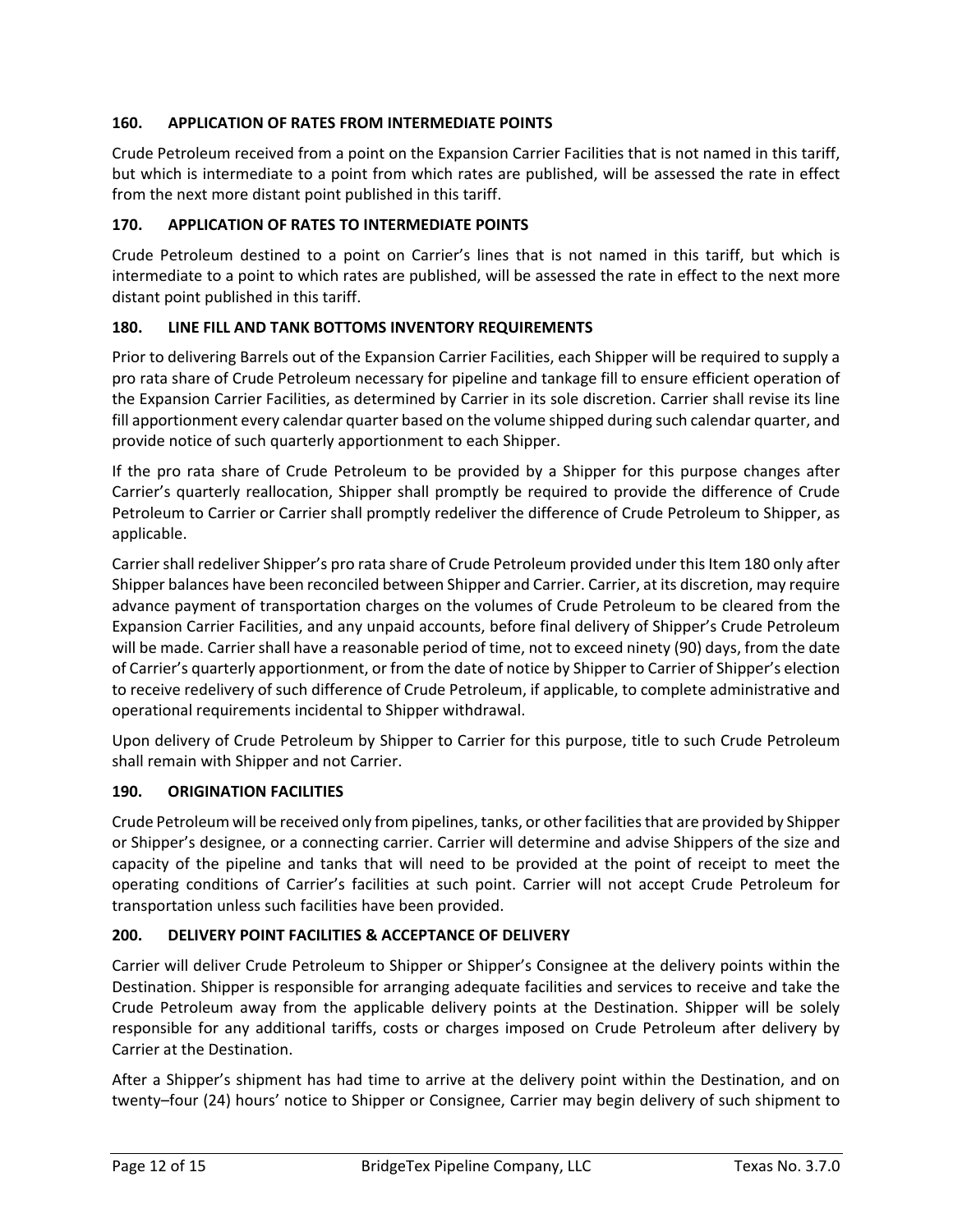Shipper or Consignee at its current rate of pumping. If all of such shipment cannot be received by Shipper or Consignee, a demurrage charge of one-half (½) cent per Barrel per twenty four (24) hours shall be assessed to the Shipper and continue to accrue from the time said notice expires on that part of such shipment which has not then been received by Shipper or Consignee until the applicable Crude Petroleum has been delivered out of the Expansion Carrier Facilities.

In addition, if Shipper is not able to receive from Carrier at the delivery point within the Destination the entirety of Shipper's Crude Petroleum at the time when Carrier has scheduled a delivery of such Crude Petroleum, Carrier shall have the immediate right to sell such Crude Petroleum to the first available purchaser at the best price reasonably obtainable (Carrier or its affiliates may be a purchaser at such sale); to use the proceeds thereof to pay Carrier all charges and other costs or expenses due by Shipper under the applicable tariffs for the transportation and disposal of such Crude Petroleum; and to pay the balance of such proceeds to Shipper, unless conflicting claims for such remaining proceeds have been received by Carrier in which case Carrier shall be entitled to hold the balance of such proceeds for whomsoever may be entitled thereto.

# **210. CHARGE FOR FUND COMPENSATION**

In addition to all other charges accruing on Crude Petroleum accepted for transportation, a per Barrel charge will be assessed and collected in the amount of any tax, fee, or other charge levied against Carrier by any Federal, State or local act, regulation or agency for the purpose of providing a fund for the reimbursement of parties who sustain costs or losses resulting from oil pipeline industry operations. Such charge will be included in the appropriate tariff filed with the Texas Railroad Commission.

## **220. CARRIER'S REMEDIES**

The transportation of Crude Petroleum may be refused or terminated if Carrier determines that the Crude Petroleum does not meet the requirements established herein. In addition, Carrier shall have the right, at its sole discretion, to any remedy available, including but not limited to the right without notice or liability to return, divert, sell or dispose of Crude Petroleum that does not conform to the provisions of the applicable tariffs. Shipper shall reimburse Carrier for all costs and expenses incurred by Carrier in returning or otherwise disposing of such non-conforming Crude Petroleum.

## **230. DEVIATION FROM RULES AND REGULATIONS IN SECTION I**

To the extent allowed by law, the Rules and Regulations set forth in Section II will apply.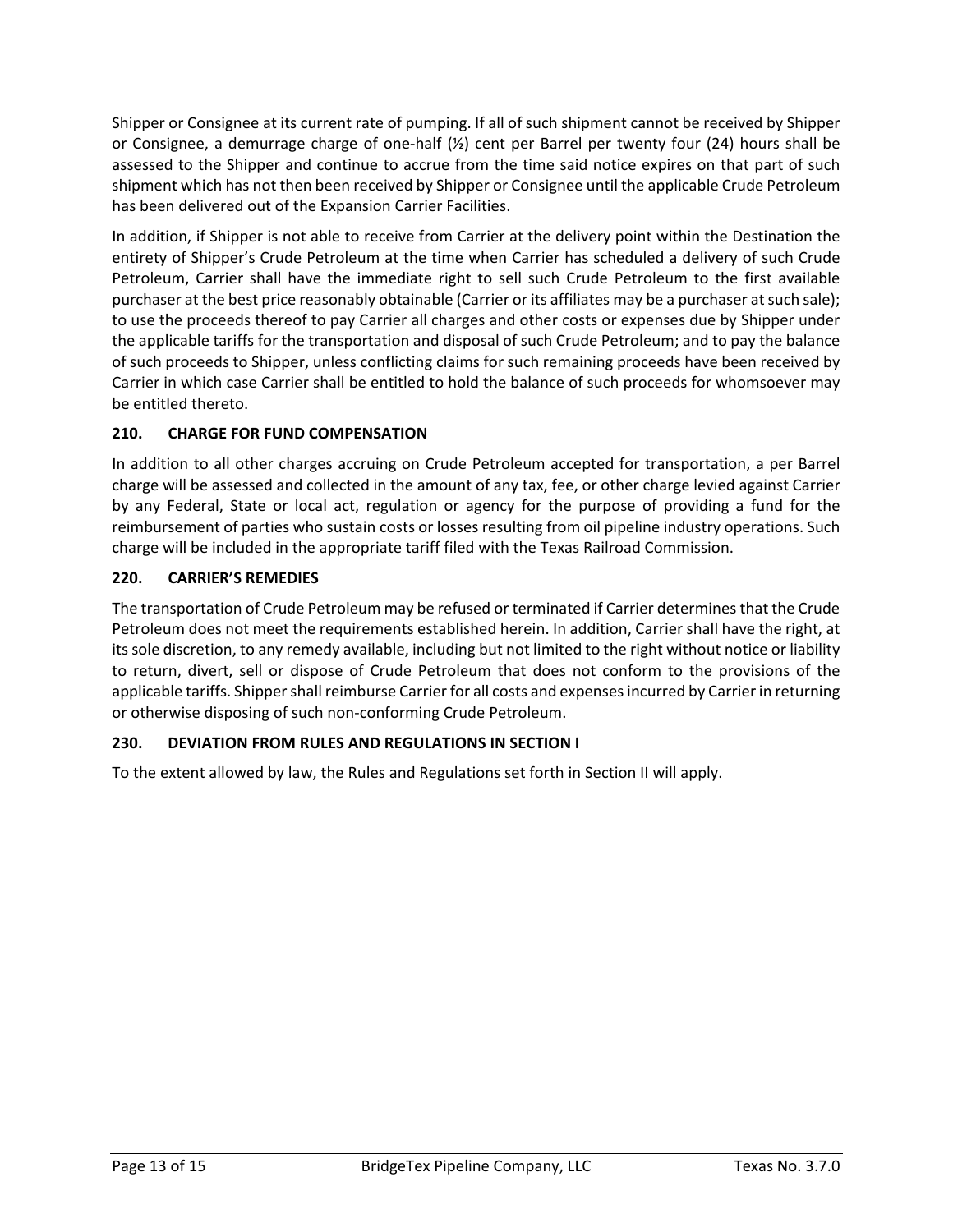# **TABLE OF RATES**

## *All Rates are for pipeline transportation only. All rates are in cents per Barrel.* **[U]** Unchanged. All rates on this page are unchanged.

| <b>FROM</b><br>(Origin)<br>(Note 1) | ΤO<br>(Destination)<br>(Note 2) | Local/Uncommitted<br><b>Shipper Rate</b><br>$[W]$ (Note 3) | [W] <del>Committed</del><br><b>Shipper Rates</b><br>(Mote 4) |
|-------------------------------------|---------------------------------|------------------------------------------------------------|--------------------------------------------------------------|
|                                     | [W]Houston Gulf Coast Area      |                                                            |                                                              |
| Bryan, TX                           | <b>East Houston</b>             | 134.47                                                     | [C]                                                          |
|                                     | [W] Speed Junction              | [C]                                                        | [C]                                                          |
|                                     | <b>IWI</b> Genoa Junction       | [C]                                                        | [C]                                                          |
|                                     | [W] Texas City                  | [C]                                                        | [C]                                                          |

#### **NOTES APPLICABLE TO TABLE OF RATES**

- **Note 1:** The Origin ("Origin") for this Tariff is the inlet flange to the Expansion Carrier Facilities (as defined in this Note 1) located in Bryan, Texas. The "Expansion Carrier Facilities" means, collectively, the pipeline and the associated facilities and improvements, whether owned or leased by BridgeTex Pipeline Company, LLC ("Carrier"), to transport Crude Petroleum from the Origin to the Destination (as defined in Note 2), on throughput capacity resulting from an expansion of the Existing Carrier Facilities (as defined in this Note 1) from the Origin. The "Existing Carrier Facilities" means, collectively, the pipeline and the associated facilities and improvements, whether owned or leased by Carrier, to transport Crude Petroleum from the Colorado City, Texas Origin to the Destination, with an operating capacity of 300,000 barrel per day. This Tariff only applies to shipments on the Expansion Carrier Facilities. This Tariff does not apply to shipments on the Existing Carrier Facilities.
- **[W] Note 2:** The Destination ("Destination") for this Tariff is the Houston Gulf Coast area, which includes any of the following delivery points that are connected to and capable of receiving Crude Petroleum from the Expansion Carrier Facilities:
	- **East Houston: That certain delivery location into Carrier's tankage at Magellan Crude Oil** Pipeline Company, L.P.'s East Houston Terminal located at 7901 Wallisville Road, Houston, Texas.
	- b. Speed Junction: That certain delivery station located at 1313 W. Pasadena Freeway, Pasadena, Texas 77506.
	- Genoa Junction: That certain delivery station located at the connection point with third party facilities, approximately 5.6 miles due south of Speed Junction.